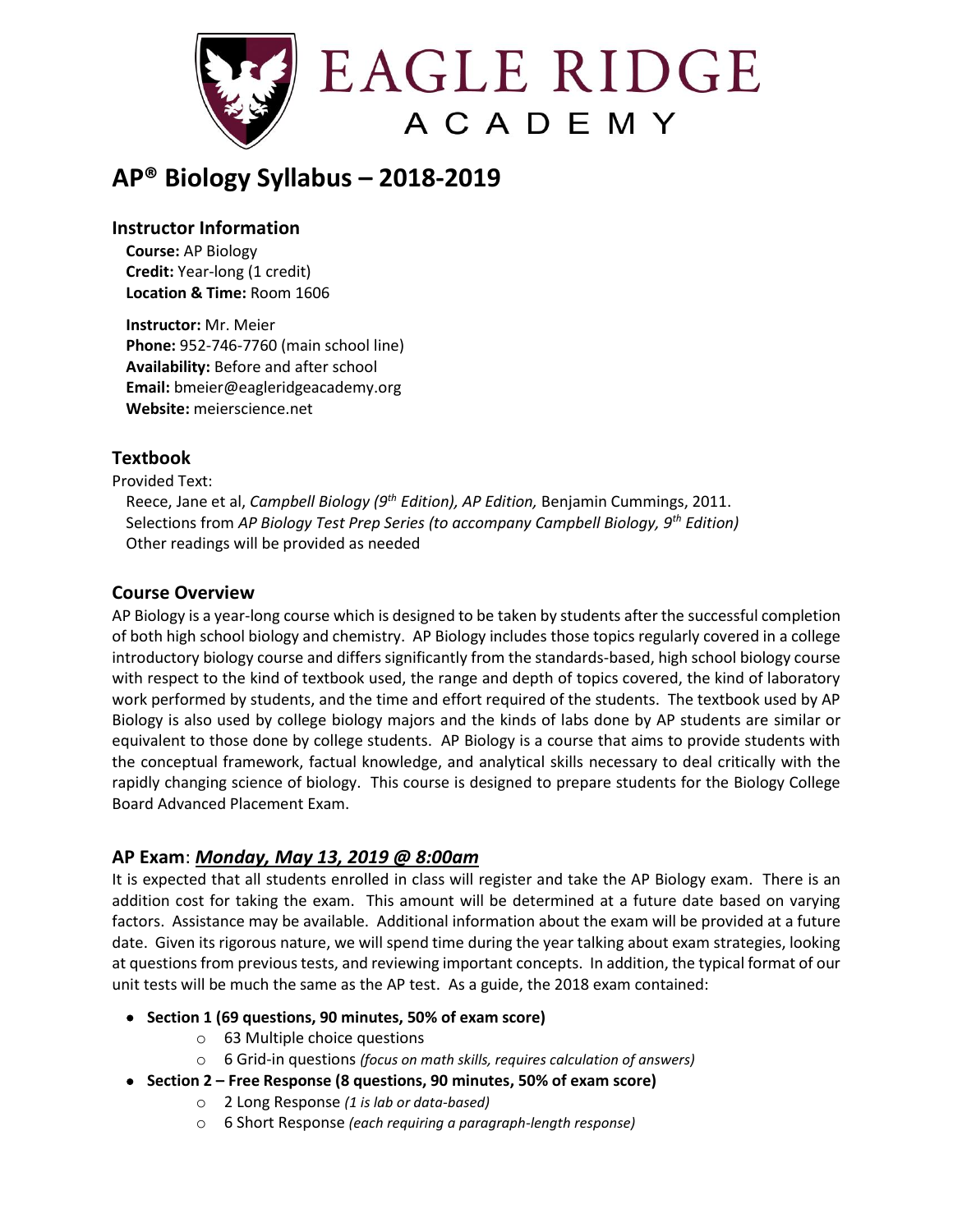#### **Required Materials**

- Three-ring binder of at least 2" with Dividers *(for portfolio)*
- Loose-leaf paper and/or notebook *(for notes, etc)*
- One NEW **quadrille-ruled composition notebook** *(for lab work)*
- Calculator *(minimum of scientific, can be graphing as used for math)*
	- **-** *The College Board allows use of a 4-function, scientific, or graphing calculator for the AP Exam*

# **Expectations for Success / General Class Expectations**

- Come to class every day on time *The difficulty and intense nature of this class makes it incredibly difficult for students to catch up after missing class*
- Complete the required reading assignments PRIOR to coming to class *The immense amount of content will require much initial comprehension outside of class time*
- Dedication & a commitment to academic achievement *You will get out of this class only what you are willing to invest*
- Follow expectation as set in Student Handbook *(school uniform, food/drink in classrooms, electronics)*
- Follow laboratory safety rules and adhere to the Safety Contract

**Remember,** *AP Biology is a rigorous course which demands dedication and personal responsibility from each student.* Due dates will be provided for any projects, labs, and assessments, but to do well throughout the course students are strongly encouraged to complete nightly readings and study each day's lecture notes on their own time.

#### **Classroom Management**

- Discipline will be handled within the classroom as often as possible for minor disturbances
	- 1. The student will be asked to stop their behavior
	- 2. If the behavior does not change the student will be moved within the classroom
	- 3. The student will be removed from class and sent to an administrator
- Laboratory discipline will follow conditions outlined in the Science Safety Contract
- Additional discipline will follow the Student Handbook

#### **Attendance & Late Work**

- Tardy & Unexcused Absence follow expectations as set in the Student Handbook
- For Excused Absence, it is the *student's responsibility to obtain & complete missed work* - Homework is due as set in the Student Handbook
	- Make-up Exams must be scheduled on an individual basis
- *Late work will not be accepted*

#### **Grades**

- Weighted based on assignment type
	- Assessments & Quizzes 40%
	- Labs & Lab Reports 40%
	- Homework & Readings 20%
- Semester grades broken down based on Eagle Ridge grading policy
	- Quarter 1 40%

| - Quarter 2      | 40% |
|------------------|-----|
| - Semester Final | 20% |

- Quarter & Semester letter grades based on Eagle Ridge grading policy (A-90%, B-80%, C-70%, etc)
- Grade book will be updated about once/week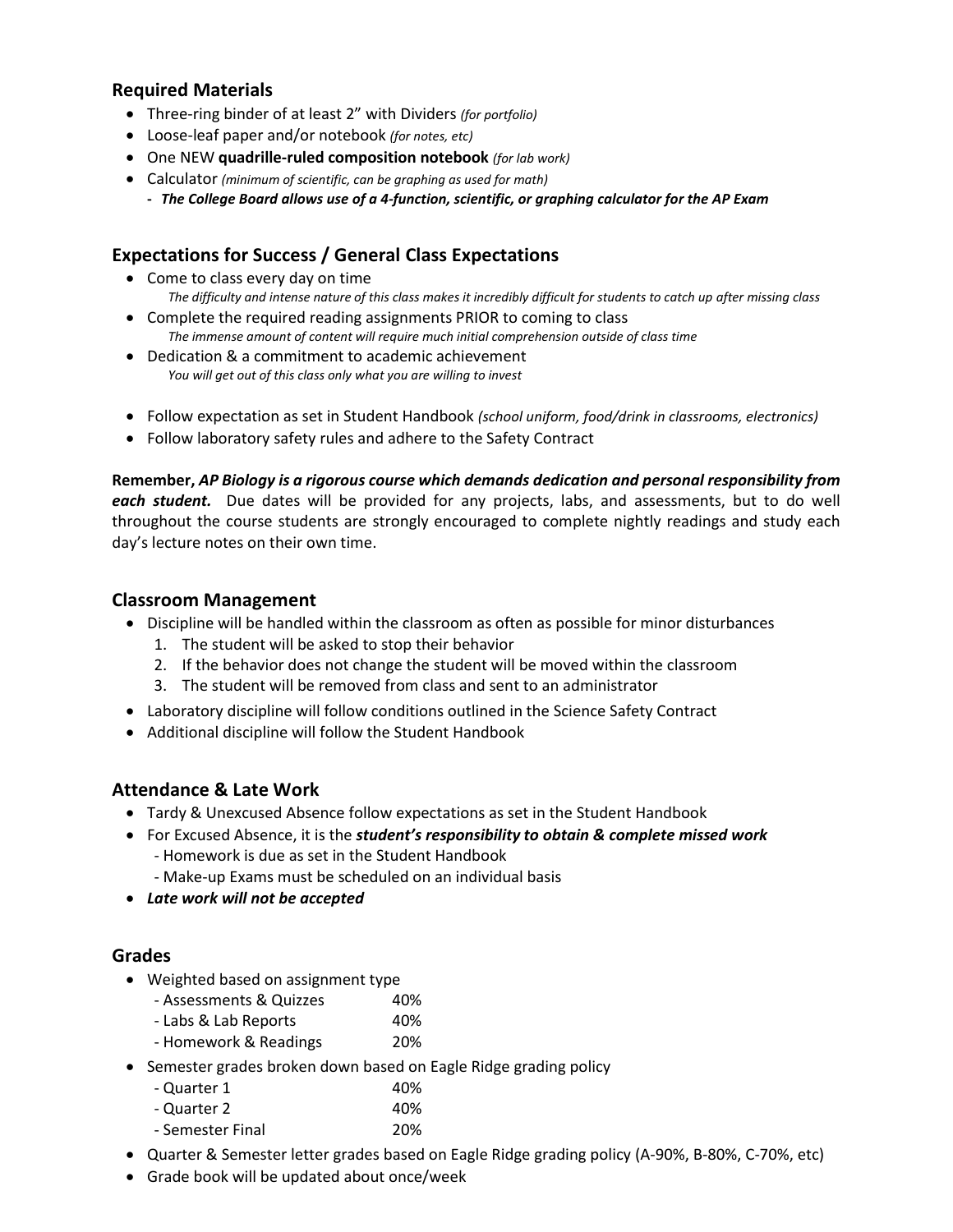# **The Big Ideas**

The AP Biology Curriculum is framed around four Big Ideas. Each Big Idea has a set of core concepts called Enduring Understanding. These are the main topics used to guide the AP Biology course curriculum. The outline below illustrates the AP Biology Curriculum Big Ideas and the Enduring Understandings topics covered in class.

| <b>Big Ideas</b>                                                                                                                      | <b>Enduring Understanding</b>                                                                                                                                                                                                                                                                                                                                                                                                                                                                                                                                                                                                                                                          |
|---------------------------------------------------------------------------------------------------------------------------------------|----------------------------------------------------------------------------------------------------------------------------------------------------------------------------------------------------------------------------------------------------------------------------------------------------------------------------------------------------------------------------------------------------------------------------------------------------------------------------------------------------------------------------------------------------------------------------------------------------------------------------------------------------------------------------------------|
| <b>One:</b> The process of<br>evolution drives the<br>diversity and unity of life.                                                    | A. Change in the genetic makeup of a population over time is<br>evolution.<br>B. Organisms are linked by lines of descent from common ancestry.<br>C. Life continues to evolve within a changing environment.<br>D. The origin of living systems is explained by natural processes.                                                                                                                                                                                                                                                                                                                                                                                                    |
| <b>Two:</b> Biological systems<br>utilize energy and<br>molecular building blocks<br>to grow, reproduce, and<br>maintain homeostasis. | A. Growth, reproduction, and maintenance of the organization of<br>living systems require free energy and matter.<br>B. Growth, reproduction, and dynamic homeostasis require that<br>cells create and maintain internal environments that are<br>different from their external environments.<br>C. Organisms use feedback mechanisms to regulate growth and<br>reproduction, and to maintain dynamic homeostasis.<br>D. Growth and dynamic homeostasis of a biological system are<br>influenced by changes in the system's environment.<br>E. Many biological processes involved in growth, reproduction, and<br>dynamic homeostasis include temporal regulation and<br>coordination. |
| <b>Three:</b> Living systems<br>retrieve, transmit, and<br>respond to information<br>essential to life<br>processes.                  | A. Heritable information provides for continuity of life.<br>B. Expression of genetic information involves cellular and<br>molecular mechanisms.<br>C. The processing of genetic information is imperfect and is a<br>source of genetic variation.<br>D. Cells communicate by generating, transmitting, and receiving<br>chemical signals.<br>E. Transmission of information results in changes within and<br>between biological systems.                                                                                                                                                                                                                                              |
| <b>Four:</b> Biological systems<br>interact and these<br>interactions possess<br>complex properties.                                  | A. Interactions within biological systems lead to complex<br>properties.<br>B. Competition and cooperation are important aspects of biological<br>systems.<br>C. Naturally occurring diversity among and between components<br>within biological systems affects interactions with the<br>environment.                                                                                                                                                                                                                                                                                                                                                                                 |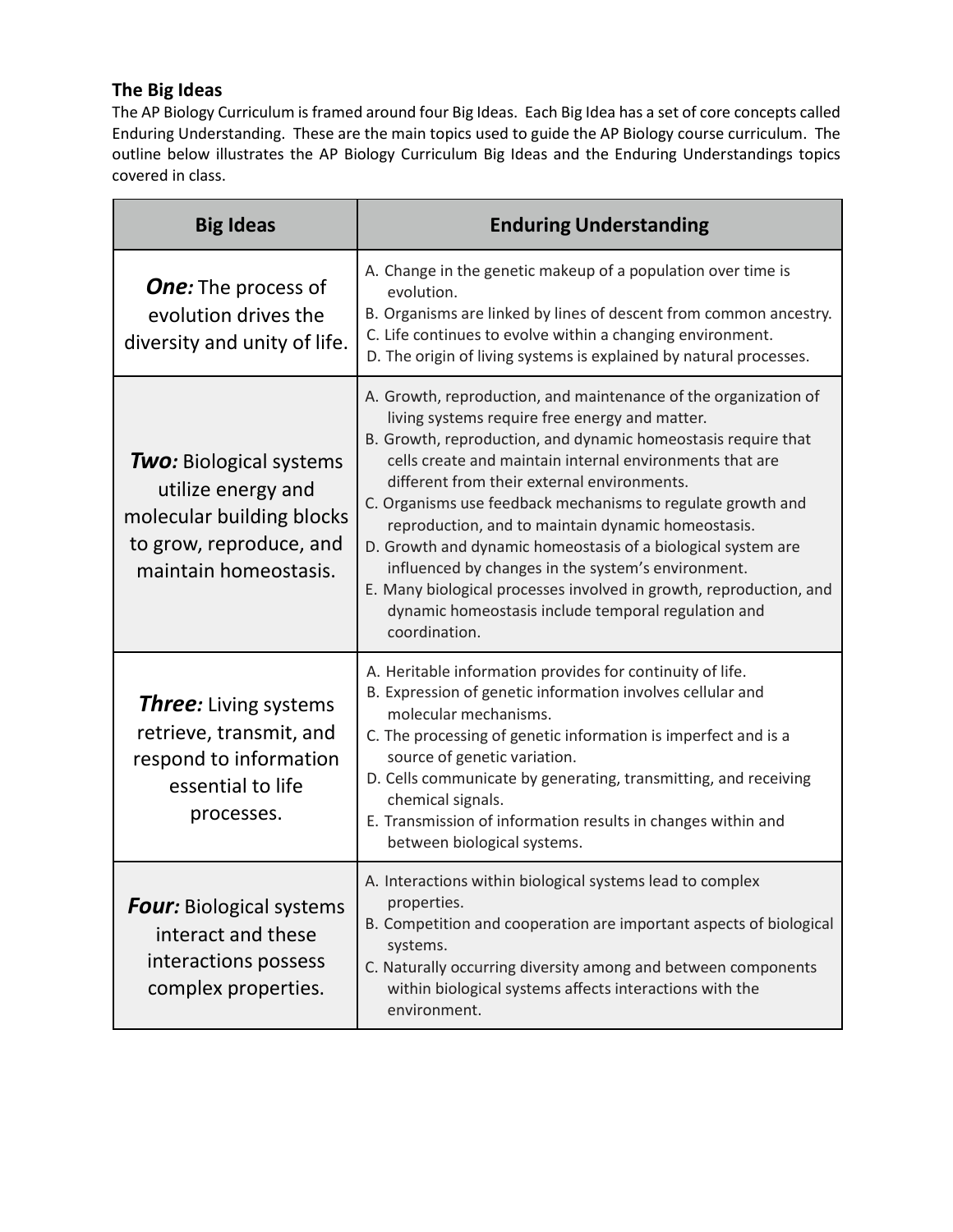#### **The Big Ideas, cont.**

Since these ideas are interrelated, they will not be taught in isolation, but will instead be connected by linking the enduring understanding from one Big Idea to another wherever practical. Examples of additional activities and how the Big Ideas will be connected to one another are shown below. There will be many more activities presented here.

#### **Big Idea 1**

EU 1.B Organisms are linked by lines of descent from common ancestry.

- Students will be provided with amino acid data sets and will be required to order them on a cladogram to correctly show evolutionary history and speciation.
- BI 3 Living systems retrieve, transmit, and respond to information essential to life processes.
	- Students will discuss similarities and differences in the process across different domains.

#### **Big Idea 2**

EU 2.A Growth, reproduction, and maintenance of the organization of living systems require free energy and matter.

- Students will compare and contrast anaerobic and aerobic respiration pathways.
- BI 1 The process of evolution drives the diversity and unity of life.
- BI 4 Biological systems interact and these interactions possess complex properties.
	- Students will draw a model of organelles involved in helping a plant obtain a constant input of free energy to illustrate and identify the evidence that mitochondria and chloroplasts evolved from free-living organisms.

#### **Big Idea 3**

EU 3.A Heritable information provides for continuity of life.

• Students will conduct a fruit fly genetics laboratory involving the crossing of two or more genes in order to determine whether the selected traits follow Mendelian patterns of inheritance.

BI 1 The process of evolution drives the diversity and unity of life.

- Students will review the experimental designs leading to the demonstration that DNA is the genetic material for all living organisms on Earth.
- Discussion of mechanisms that increase genetic variation and the relationship to evolutionary fitness

#### **Big Idea 4**

EU 4.A Interactions within biological systems lead to complex properties.

• Animated Investigation: How do Abiotic Factors Affect Distribution of Organisms? - Students will use a simple model for observing ecological impact that occurs when single abiotic factors are changes. By changing abiotic factors, data can be collected and analyzed. (www.campbellbiology.com), Chapter 52

BI 3 Living systems retrieve, transmit, and respond to information essential to life processes.

• Students will identify cellular components (such as ribosomes) and explain how individual parts come together to allow for a complex functioning (such as protein synthesis).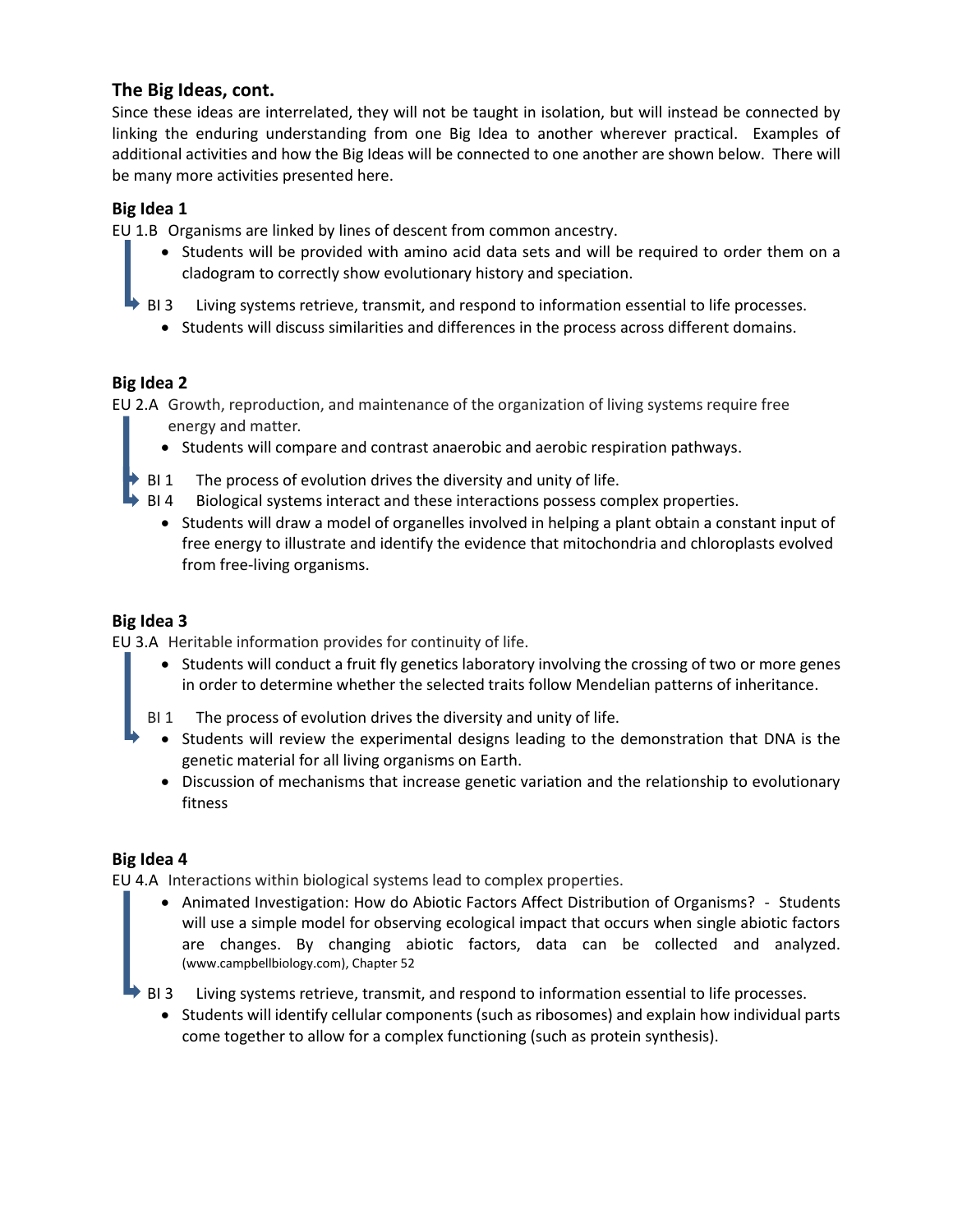#### **Laboratory Component & Science Practices**

In addition to the Big Ideas, the AP Biology course is also structured around inquiry in the lab and the use of the seven science practices. The experience is used to emphasize that biology and science is a process involving the development of a hypothesis, collection of data, and analysis of results.

To ensure the laboratory component of the course is met, a minimum of 25% of class time will be devoted to lab work. A minimum of two inquiry-based investigations will be conducted per Big Idea as required by the course. Inquiry labs are taken from *AP Biology Investigative Labs: An Inquiry-Based Approach* (below). Because the Big Ideas are interrelated, the inquiry-based investigations will not necessarily be conducted in this order. In addition to these inquiry-based labs, additional labs will supplement these to emphasize and deepen understanding of content covered in class.

#### **The Seven Science Practices (SP)**

The student can (is):

- 1. use representations and models to communicate scientific phenomena and solve scientific problems.
- 2. use mathematics appropriately.
- 3. engage in scientific questioning to extend thinking or to guide investigations within the context of the course.
- 4. plan and implement data collection strategies appropriate to a particular scientific question.
- 5. perform data analysis and evaluation of evidence.
- 6. work with scientific explanations and theories.
- 7. able to connect & relate knowledge across various scales, concepts & representations in and across domains.

The table below illustrates how each of the 13 inquiry labs relate to the science practices and the big ideas. Only science practices that will be emphasized have been checked. Most of the inquiry labs use all of the practices.

| <b>Description</b>                                           | SP <sub>1</sub> | SP <sub>2</sub> | m<br>Ö, | SP4 | 50<br><b>S</b> | SP <sub>6</sub> | SP7 | B11 | <b>BI2</b> | <b>BI3</b> | B14 |
|--------------------------------------------------------------|-----------------|-----------------|---------|-----|----------------|-----------------|-----|-----|------------|------------|-----|
| <b>Investigation 1</b><br><b>Artificial Selection</b>        | X               | X               |         |     | X              |                 | X   | X   |            |            |     |
| <b>Investigation 2</b><br>Hardy-Weinberg Investigation       | X               | X               |         |     | X              |                 |     | Χ   |            |            |     |
| <b>Investigation 3</b><br>Comparing DNA Sequences with BLAST | X               |                 |         |     | X              |                 |     | X   |            | X          |     |
| <b>Investigation 4</b><br>Diffusion & Osmosis                |                 | X               |         | X   | X              |                 |     |     | X          |            | X   |
| <b>Investigation 5</b><br>Photosynthesis                     | Χ               | X               | X       | X   |                | X               | X   |     | X          |            |     |
| <b>Investigation 6</b><br><b>Cellular Respiration</b>        | X               | X               | X       |     |                | X               | X   |     | X          |            |     |
| <b>Investigation 7</b><br>Cell Division: Mitosis & Meiosis   | X               |                 |         |     | X              | X               | X   | X   |            | X          |     |
| <b>Investigation 8</b><br><b>Bacterial Transformation</b>    | X               |                 | X       |     | X              | X               | X   | X   |            | X          |     |
| <b>Investigation 9</b><br><b>Restriction Enzyme Analysis</b> |                 |                 | X       |     |                | X               |     |     |            | X          |     |
| <b>Investigation 10</b><br><b>Energy Dynamics</b>            | X               | X               | X       | Χ   | X              | X               | X   |     |            |            | X   |
| <b>Investigation 11</b><br>Transpiration                     | X               | X               |         | X   |                | X               | X   |     | X          |            | X   |
| <b>Investigation 12</b><br>Fruit Fly Behavior                | X               |                 | X       | X   | X              | X               | X   |     |            |            | X   |
| <b>Investigation 13</b><br><b>Enzyme Activity</b>            |                 |                 |         |     | X              | X               | X   |     | X          |            | Χ   |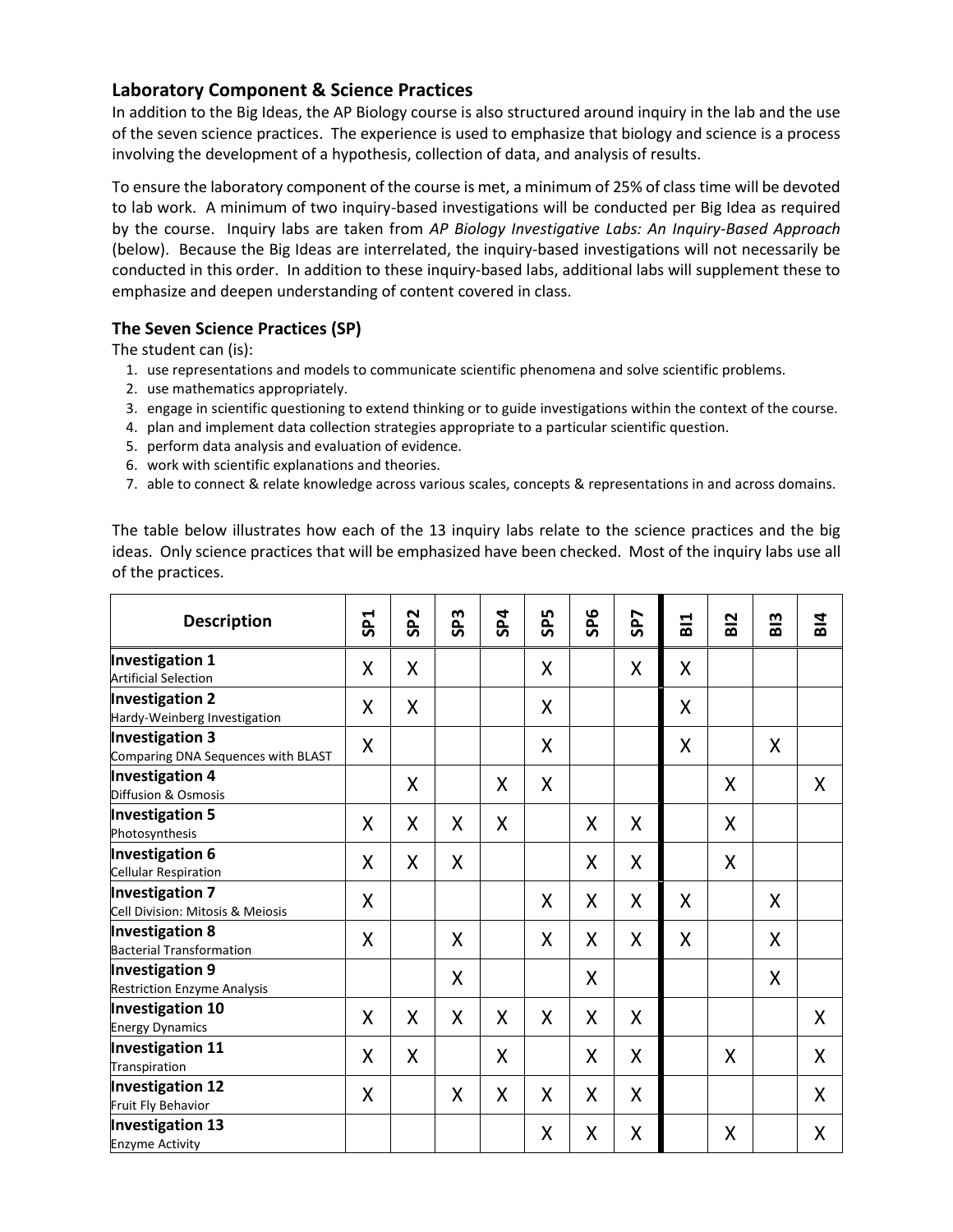# **Laboratory Component & Science Practices, cont.**

Students will maintain a written record of investigations conducted. In addition, they will be asked for the following throughout the course:

- Formal lab reports that emphasize the development and testing of a hypothesis; collection, analysis, and presentation of data; and a clear discussion of results.
- Poster presentations illustrating the main investigation components; presenting to small groups or the whole class; fielding questions

### **Social & Ethical Concerns**

It is essential that students connect their classroom knowledge to socially important issues. AP Biology will allow students to learn about, and discuss, many issues in a variety of formats. Issues will be discussed in a class setting, both live and electronically. Discussion formats may include online forums, research papers, debate, and presentations on current topics having social or ethical issues associated with them. Since the goal is to discuss timely events, the list below is simply an illustration of news issues that continually appear, but will not necessarily be discussed during class.

- Stem Cell Research (Big Idea 3)
- Climate Change & Global Warming (Big Idea 4)
- Antibiotic Resistance and the Problems with Improper Antibiotic Use (Big Idea 1)
- Genetically Modified Food (Big Idea 3)
- The Use of Genetic Information (Big Idea 3)

#### **Homework & Readings**

Reading and homework can be expected daily, including over weekends and vacations (though these will be minimized to follow ERA Handbook guidelines). Assignments are available on the course website. Most assignments will be problems from the textbook, however there will be handouts in class on occasion. Most homework will be handed in and graded.

Readings for class include chapters from the textbook. Scientific abstracts and papers are assigned with the purpose of showing how discoveries are made and demonstrate that science is the process. Articles found in science magazines and online news sources may also be assigned to promote discussion about social and environmental concerns.